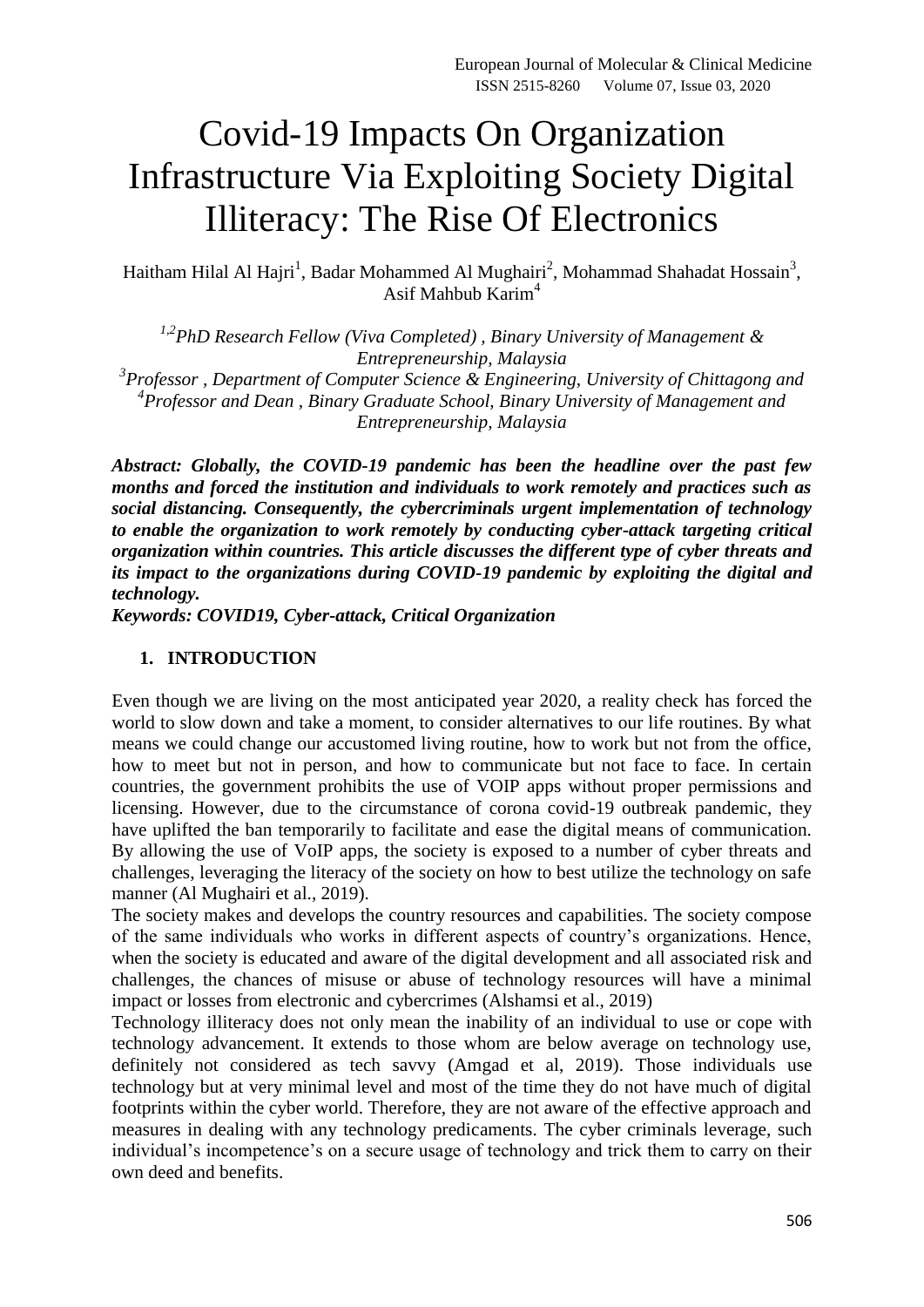Cyber criminal's ultimate gain varies on the type of target they want to achieve or conclude like crypto jacking (Al Mughairi et al., 2019). Some cyber criminal's definitive goal is to collect money and get rich, where others may be interested on collecting data and gain power of control. Some wants both money and power; in any direction a malicious act will be carried to achieve the cyber criminal's objectives and the technology illiterate society is the golden mine for such cyber criminals.

#### *Methods used by cybercriminal to ultimately, exploit society digital illiteracy*

- *Society exploits Approach (Attack Vector)*
- o *Phishing*

Phishing is a technique used by cybercriminals to exploit individual's illiteracy and incompetency of technology inner workings. Therefore, they specially design (emails, text messages, social media posts etc.) to trick the victim into taking some destructive set of actions. An example illustrated by contacting the victim via electronic mean urging the victim to click on a malicious hyperactive link that will result on downloading rigged application or violating victim privacy by stealing sensitive and private information.

Phishing takes many forms and shapes where the cyber criminals always find lucrative methods to bait the victim. Methods used can vary, depending on the target nature. Organizational employee's phishing campaign may vary from consumer phishing attempt. Although they share similar attributes, customization is required to make it more believable and attractive to bait the victim.

During the Corona Virus (covid-19) outbreak, society is encouraged to stay up to date on the development of Covid019 and to what the government is issuing in relation to plans of control and isolation along with public health announcements. Cyber criminals spares no time to leverage such situation for their own benefit. Cyber criminals are exploiting the (Covid-19) pandemic through the deployment of crafted Electronic and digital phishing campaign, which poses as legitimate (public announcements, medical or health organizations, news feed, official applications or false advertisements and fake promotional offers) all in the aim to steal victim's private information and violate their privacy. The Banks, Netflix, YouTube, google, WhatsApp, coffee, mobile operator, insurance renewals, banking services, bills payment links, health apps, etc has been targeted during and utilized to conduct phishing attack during covid-19 (Schools, n. d). Also, many phishing emails are relatively rudimentary and sent to thousands of potential victims. However, there are some that are crafted specifically high value targets (victims), on attempt to obtain privileged information or gain access to device or networks for further process.

The below are example of the ongoing attacks during the COVID-19 pandemic as mentioned above

|                                                                                                                                                                           | <b>Delete</b> | Singapore Specialist: Corona Virus Safety Measures                                                                                                                                                                                                                                                                                           |
|---------------------------------------------------------------------------------------------------------------------------------------------------------------------------|---------------|----------------------------------------------------------------------------------------------------------------------------------------------------------------------------------------------------------------------------------------------------------------------------------------------------------------------------------------------|
| Monday, 16 March 2020                                                                                                                                                     |               | Tuesday, 28 January 2020 at 03:51<br>DT<br>complete two programs distinguished count cap-<br><b>Show Details</b>                                                                                                                                                                                                                             |
| You've received a new message<br>regarding the COVID-19 safetyline<br>symptoms and when to get tested<br>in your geographical area. Visit<br>https://covid19-info.online/ | $1:25$ pm     | Dear Sir,<br>Go through the attached document on safety measures regarding the spreading of corona virus.<br>This little measure can save you.<br>Use the link below to download<br><b>Safety Measures.pdf</b><br>Symptoms Common symptoms include fever, cough, shortness of breath, and breathing difficulties. I<br>Source: (Break. n.d.) |

Source: (Exchange, n.d.)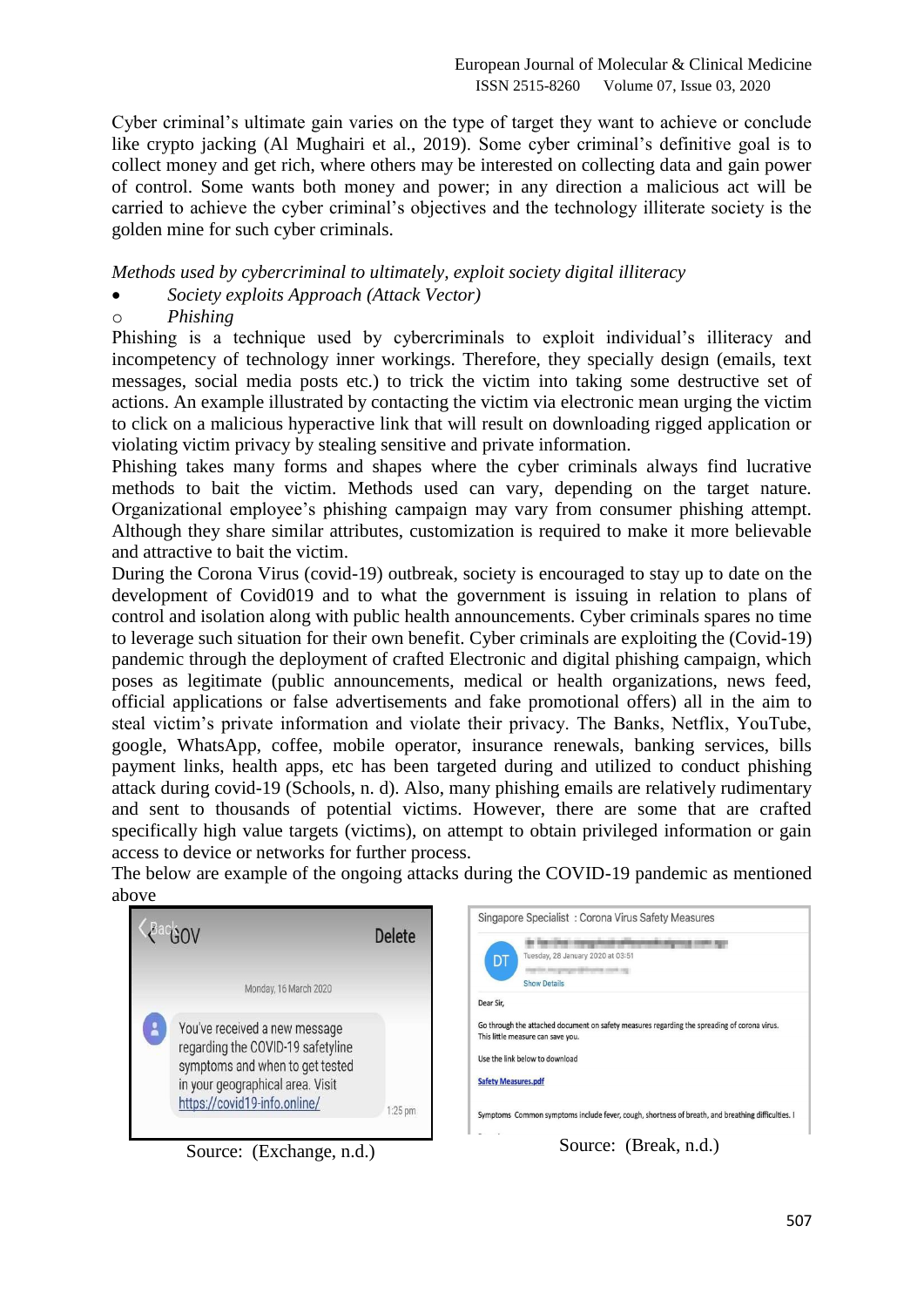#### o *New Malicious Covid-19 status update Apps.*

While the covid-19 Pandemic outbreak and the recommendation of social distancing from the world health organizations (WHO), Conferencing / Meeting applications have become very popular and that have interested cyber criminals to focus their attacks and leverage any potential weaknesses on the applications to exploit sensitive materials.

#### o *Malware*

Malware is a malicious software, designed to cause harm and damage to the infected machine (computer, server, smart phone or any digital devices) malware include all variants of macro viruses, Worms, viruses and Trojans to grant the attacker access and take control of the infected system remotely.

 Ransomware — is a type of malware that blocks user access to their content either by method 1 locking the system or method 2 by encrypting the hard-drive files and making it difficult to recover or access the system without the decryption key unless a ransom is paid.

 .exe File infector — is one of most common method of infraction used by cyber criminals, where the virus find an executable host (.exe) and infect by attaching itself to be part of the executable code. Consequently, when the file is activated and run, the virus will also be activated and run on the victim machine or device. These days, the mobile operating systems have been the main target for such an attack and more such infected apps are being hosted online.

 Macro viruses —this kind of viruses specifically made to infect popular and daily use applications such as Microsoft products (Word or Excel) or similar products. Macro functionality is aimed to save the user time by initiating a routine work that is frequently carried by the user manually, however cyber criminals have attempted to abuse this functionality by creating viruses that is mimicking macro routine but maliciously to infect and spread.

• Trojans — a Trojan horse in the world of technology comes in a form of an application or legit program that looks and acts useful or harmless. However, there are a number of hidden malicious functionalities, which operates within the shell of the legit or useful tool / program. Trojans regarded as advanced malware, due to its ability of being a multi-tasking tool, for the cyber criminals. Trojans enable cyber criminals to violate the victim's (availability, integrity and confidentiality) data. It has the ability to be used as remote application terminal or eavesdropping or interception tool.

 Logic bombs — A malicious code that is attached to any application, so it can be triggered by a specific condition, usually in a pre-determined date and time.

 Worms — Worms are self-contained programs that propagate across networks and computers, commonly via email attachments that can result in slow network functionality to a full scale of denial-of-service attacks against all machines within the infected network.

Malvertising  $-$  is a type of attack, where cybercriminals attempt to infect legitimate online advertisements with malicious codes, to redirect victims / users to malicious websites.

#### o *Drive-by attack*

As the title indicates, users are falling as victims from just by browsing the internet and exploring different kind of websites. Users may not need to interact with website by clicking or activating a download link. A drive-by download can take advantage of the lacking of critical and security updates to the browsing app or operating system, which will lead to abuse security flaws by cyber criminals. Some websites are insecure due to lack of Hardening from the webmaster or it has been purposely left unsecure by an attacker or cybercriminals who utilize the domain name to attract and bait visitors. Cyber criminals abuse the insecure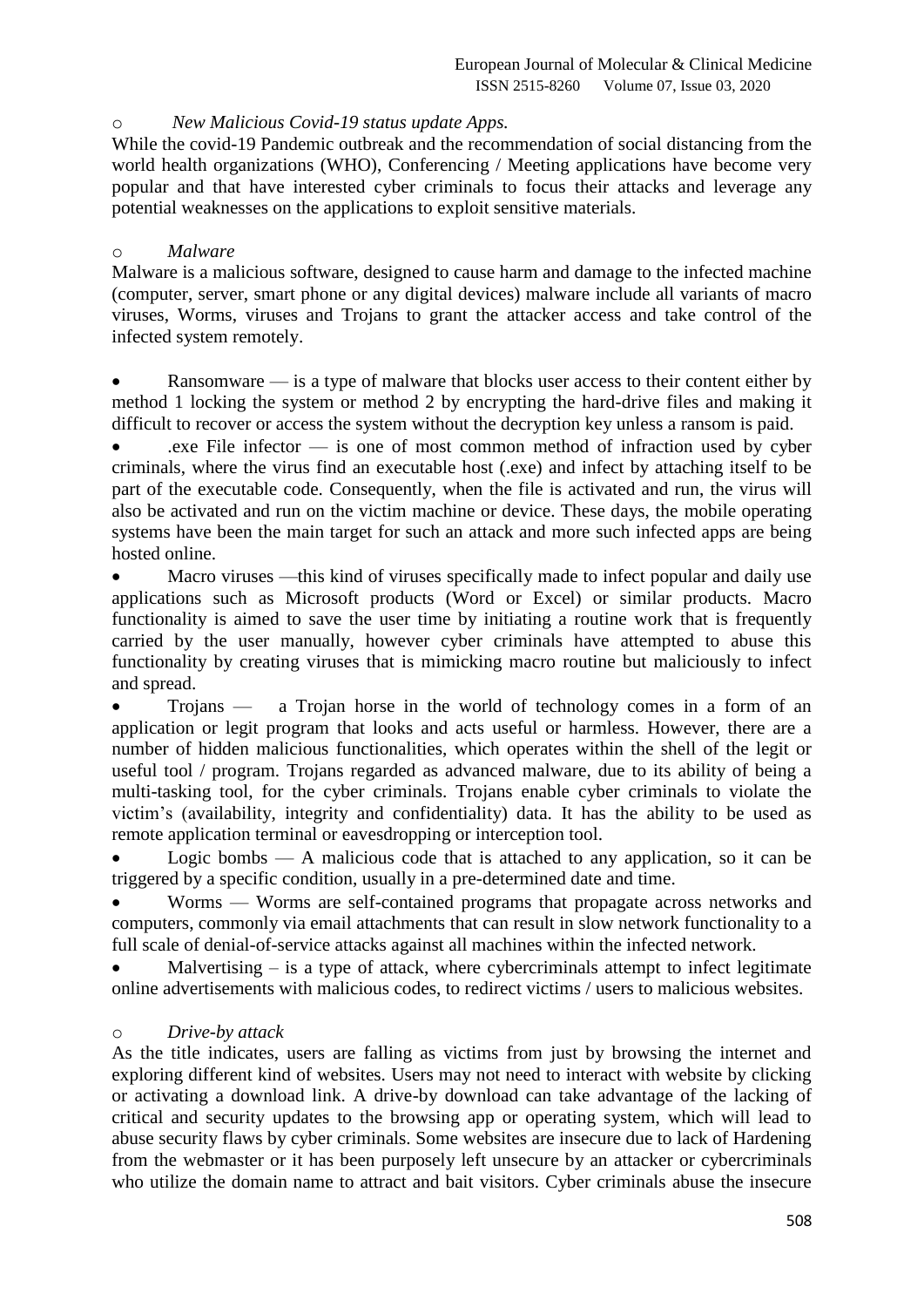(domain / websites) and plant a malicious script to install malware directly onto the visitor machine or device, or it might re-direct the user to another website, which is under control of cybercriminals. To protect from such a threat, users are advised to always

- Update their systems,
- Avoid visiting unknown domains,
- Keep their digital footprint to minimum, to avoid being a victim.

### o *Password (Recovery / Update) bait*

During the pandemic of covid-19 , the society have been bombarded with a lot of malicious requests, one of them is the password reset / update bait, where the user (receives an email or while visiting an infected website) is been prompted to update or reset his password. While doing so in an infected website, cybercriminals will acquire the latest password of the victim and that will compromise all of his accounts on social media or businesses, especially where the user is using the same password for all.

## **2. CONCLUSION**

This paper have looked at the most common cyber-security threats and attacks on society via exploiting the digital and technology illiteracy which cyber criminals disrupt and compromise information and digital assets for their malicious gain. As have been indicted cybercriminals, don't spare any occasion or assaults technique from simple malware infection, interception, password guessing and brute forcing to most advance social engineering methods, all to gain unauthorized access to personal / corporate information and data.

To successfully mitigate, against such threats, requires a deep understanding of the society background component, to study the development, structure, and functioning of the specific society, as each society have different background and acceptance of use and trust of digital technology, which leads to the need of a study on Digital sociology. Digital sociology will look in to understanding the use of digital technologies as a part of everyday life and how technologies affect human behavior and influence the social life in digital space. One thing for sure, that the modern era is making a change within the society and sooner or later the society will have to fully adopt to the digital life and become digital citizen within digital society. The need to learn and improve on society literacy have become a necessity and way of life, without which the society will be left behind and they will be an easy target for the cyber criminals leveraging the ever-changing technology to their malicious gains. Cyber Security Training and Awareness for the society have become an essential approach on reducing the cybercrimes and it should be ongoing in the form of national campaigns to remind the society of advanced persistent threats that poses serious risk to modern society.

#### **3. REFERENCES**

- [ 1] Amgad S D. Khaled, Salma Ahmed, Mosab I Tabash, Eissa A. Al-Homaidi, Mohammad Imtiaz Hossain (2019).The Impact of Technological and Marketing Innovations on Retailing Industry: Evidence of India. Journal of Reviews on Global Economics,2019, 8, 948-957
- [ 2] Break, N. (n.d.). *watch-out-for-coronavirus-phishing-scams*. Retrieved from News Break: https://www.newsbreak.com/news/0O0yY669/watch-out-for-coronavirusphishing-scams
- [ 3] Badar Mohammed Al Mughairi, Haitham Hilal Al Hajri, Mohammad Imtiaz Hossain, Dr Asif Mahbub Karim. Crypto jacking a Technique to Leverage Technology to Mine